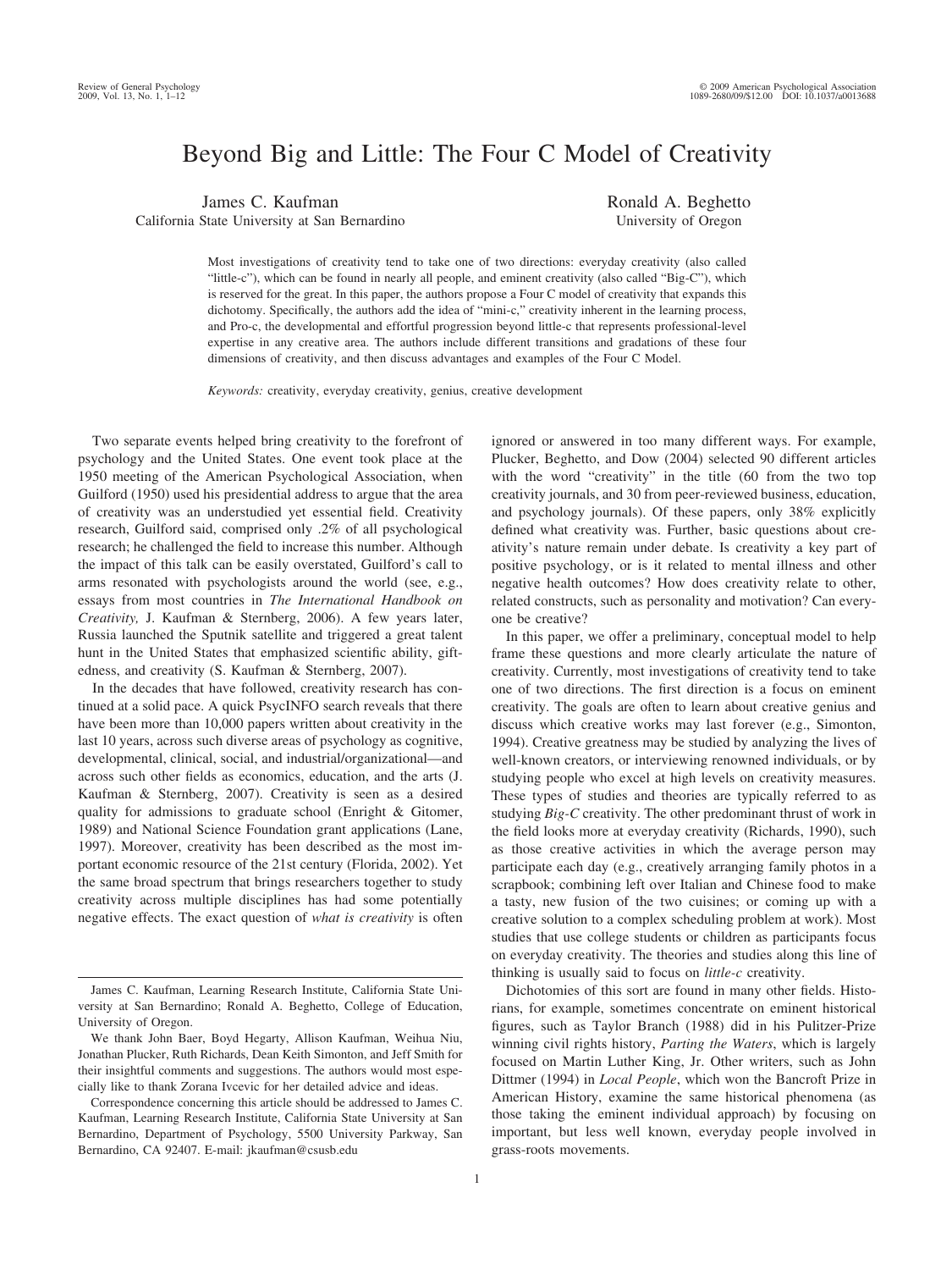On one hand, Big-C/little-c distinctions are helpful for understanding and appreciating the remarkable and lasting contributions made by mavericks in some domain while also recognizing the more incremental (but still important) contributions made by everyday people. It is certainly preferable to have this distinction (as opposed to grouping all studies of creativity together without acknowledging these differences). Still, even with Big-little distinctions, the more nuanced levels of creativity remain. For instance, elsewhere we (Beghetto & Kaufman, 2007) have argued that the Big-C/little-c distinction used in creativity research has impeded studies aimed at examining the more intrapersonal (and developmental) nature of creativity. In an effort to address this limitation, we developed a new category of creativity called *mini-c creativity.*

The mini-c construct (discussed in more detail later) highlights the personal (Runco, 1996; Vygotsky, 1967/2004) and developmental (Cohen, 1989) aspects of creativity. The inclusion of mini-c creativity in our model is aimed at addressing the problem of lumping noneminent forms of creativity into the little-c category. For example, the traditional Big-C/little-c dichotomy would classify into little-c both the eighth grade art student (who learned a new and personally meaningful use for a particular shadowing technique, albeit one that may already be well-known in the art world) with the more accomplished amateur artist (who has won a local competition for her unique and adaptive shadowing techniques that build on traditional uses of the technique). The construct of mini-c is useful for recognizing and distinguishing between the genesis of creative expression (mini-c) and the more readily recognizable expressions of creativity (little-c).

Similarly, as will be discussed later, the gap between Big-C and little-c creativity often is obscured in conceptions of creativity that rely on the Big-C/little-c distinction. Consequently, highly accomplished (but not yet eminent) forms of creative expression are (mis)categorized into the little-c (or even Big-C) category. For instance, the accomplished jazz musician who makes a living playing jazz (but clearly is no John Coltrane) might be put into same category as the high school jazz student who plays (passable) jazz in school concerts and the occasional birthday party, wedding, or family gathering. We believe that a further distinction needs to be made to account for what we call professional creativity (or Pro-c). A model of creativity is needed that takes into consideration the divisions, gradations, and gaps between Big and little-c.

Our aim in this paper is to propose a model of creativity that highlights important distinctions among the various levels of creative magnitude (from mini-c to Big-C) and, in turn, provides researchers (from various disciplinary backgrounds) with a way to situate their research in a framework that more clearly defines the level of creative magnitude (and creativity development) as well as creates opportunities for new directions in creativity research. Specifically, we will outline the Four C's of Creativity, in which we add to the idea of Big-C and little-c by reviewing a proposed construct (mini-c) and introducing a new type of c (Pro-c). In presenting this model, we will articulate four ways that creativity has and should be conceptualized. Finally, we will discuss how the Four C's of Creativity model may clarify the reasons for studying and measuring creativity.

### Eminent Accomplishments: Big-C Approaches

Big-C creativity consists of clear-cut, eminent creative contributions. Simonton's works on creative genius (e.g., 1994, 2004) are an example of studying Big-C creativity. Typical creators who might be studied are eminent classical and opera composers whose works have lasted centuries (e.g., Simonton, 1977, 1998). A qualification for study might be the winning of a prestigious award or being included in an encyclopedia. Examples of Big-C creativity might be winners of the Pulitzer Prize in fiction (such as Robert Olen Butler, Michael Chabon, Oscar Hijuelos, Toni Morrison, and Anne Tyler) or people who have entries in the Encyclopedia Britannica longer than 100 sentences (such as Winston Churchill, Albert Einstein, Sigmund Freud, Franklin Roosevelt, Leo Tolstoy, and Queen Victoria).

Many theories have focused on the concepts of Big-C, such as Csikszentmihalyi's (1999) Systems Model of Creativity. Creativity is presented as an interaction between the domain, the field, and the person. A domain could be as broad as music; it could be as specific as writing showtunes. The field is defined as the "gatekeepers," such as teachers, editors, and critics. The third component is the person—the one who creates an idea or theory or piece of art that the field accepts and the domain incorporates.

There are many other theories, ideas, and studies revolving around Big-C. One example is Gardner's (1993) concept of the creator's Faustian bargain with the devil, for example, in which a creator is willing to sacrifice everything in their life for the use of their creative gifts, such as Einstein's isolation, Freud's ascetic existence, or Stravinsky's combativeness. Another method is Gruber's case studies of great individuals (i.e., Gruber's 1981 classic study of Charles Darwin), in which he takes the point of view of the Big-C individual and shows how the creator evolved into a great creative thinker.

Another example would be Simonton's extensive research on the relationship between age and achievement (see Simonton, 1997, for a review). His work suggests that creative output at the Big-C level begins in one's 20's, ascends to an optimum at some point near age 40, and then gradually approaches zero output. A breakdown of the arts shows the same form of the curve, but with a much sharper drop-off rate (Simonton, 1994). Simonton also looked at the first, best, and last contributions of scientists from a variety of scientific disciplines (1991a). Big-C Scientists tend to make their first contribution to the field in their 30's, and made their best contribution in their 40's. The age of initial contribution for science may differ from the arts due to the age when creators start building their expertise base. Artists may be more likely to start when they are younger than scientists, which would have an effect on the age in which the first contribution to a field is made (Simonton, 1991b).

### Everyday Innovation: Little-c Approaches

The other predominant approach to creativity is more focused on everyday activities, such as those creative actions in which the nonexpert may participate each day (e.g., Richards, Kinney, Benet, & Merzel, 1988). The theories and studies along this line of thinking usually are said to focus on little-c. Areas of research that focus on little-c creativity often are aimed at illustrating how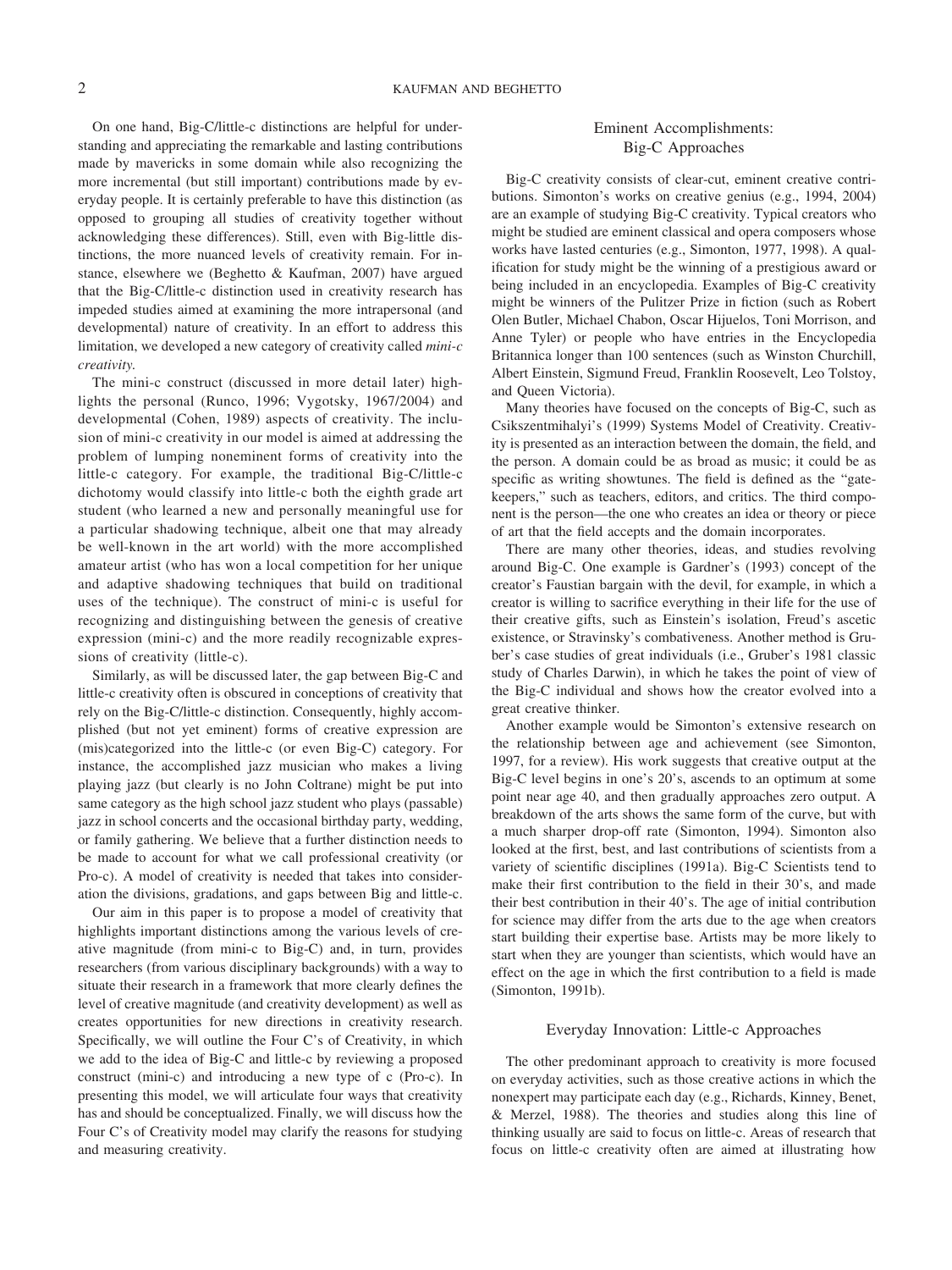creative potential is widely distributed (see Runco & Richards, 1998; Kaufman & Baer, 2006; Sternberg, Grigorenko, & Singer, 2004, for reviews). Some examples of this type of research include investigations of layperson perceptions of creativity. Layperson theories of creativity tend to de-emphasize analytical abilities, which are usually associated more with IQ tests, and emphasize such characteristics as unconventionality, inquisitiveness, imagination, and freedom (Sternberg, 1985). Eastern conceptions, much more than Westerners, value the characteristic of "goodness," including "moral goodness," "contribution to the society," as well as the "connections between old and new knowledge" (Niu & Sternberg, 2002; Rudowicz & Yue, 2000). According to standard Chinese traditions, a great person must not only satisfy his or her own needs as a human being but must also be devoted to other people and the interests of the society as a whole (Niu & Sternberg, 2006).

There are also several creativity theories that seem grounded in little-c, even if they do not discuss it in these terms. One example is Amabile's (1996) componential model of creativity, in which she argued that three variables were needed for creativity to occur: domain-relevant skills, creativity-relevant skills, and task motivation. Again, although her model would certainly apply to Big-C creativity, it seems more aimed at everyday, little-c creativity. Domain-relevant skills include knowledge, technical skills, and specialized talent. If you're going to be a creative nuclear scientist, you'd better know the difference between fission and fusion. Creativity-relevant skills are personal factors that are associated with creativity. One example is tolerance for ambiguity—can you handle not knowing how a project might turn out, or not knowing your plans for a weekend? Other creativity-relevant skills include self-discipline and being willing to take risks. Amabile (1996) argues that those who are driven more by enjoyment and passion tend to be more creative than those motivated by money, praise, or grades.

Finally, consider the definition of creativity proposed by Plucker et al. (2004): "Creativity is the interaction among aptitude, process, and environment by which an individual or group produces a perceptible product that is both novel and useful as defined within a social context" (p. 90). At the Big-C level, the twin components of novel and useful are automatically assumed to be present. An analysis of creative writing that studies Allen Ginsberg, Pablo Neruda, Gertrude Stein, Langston Hughes, Vaclav Havel, and Maya Angelou does not need to begin by asserting that their work was new or useful. Rather, the larger question rests on how these creators have impacted the field of literature and influenced generations of young writers.

The standard definition is most appropriate for little-c creativity. If a friend shared a painting with you, he or she would not expect you to begin your critique by comparing it to Van Gogh or Monet. Rather, you would be expected to explain whether you found it to be unique and aesthetically pleasing (with in the context of what you know about that particular style of painting and your friend's current level of artistic accomplishment).

To summarize, the little-c category has been useful for addressing common misconceptions about creativity (Plucker et al., 2004). For instance, too much of a focus on Big-C leads to the ideas that only certain people can be creative, the only creativity that matters is that of the Big-C kind, or that creativity involves negative forms of deviance (e.g., drug use, mental illness). Moreover, the category of little-c helps underscore the important (and, at times, essential) role that creativity plays in everyday life (Richards, 2007) and points to the importance of identifying and nurturing creativity in everyday settings such as schools and classrooms (Beghetto & Plucker, 2006), the workplace (Agars, Baer, & Kaufman, 2005; Agars, Kaufman, & Locke, 2008; Bakker, Boersma, & Oreel, 2006), and the home and social settings (Baer & Kaufman, 2005; Cropley, 2006).

#### Transformative Learning: mini-c Creativity

Although recent conceptual and empirical work on little-c creativity has focused on expanding the awareness and acceptance of everyday conceptions of creativity, many ambiguities remain. As we have discussed, people who are very creative but not at the Big-C level are considered to be at the little-c level. People who score high on the Torrance tests might also be considered high on little-c, just as those people who produce works judged as more creative than their peer groups. Yet where does that leave the creative insights and interpretations involved in the learning?

Unfortunately, the creative insights experienced by students as they learn a new concept or make a new metaphor is overlooked in the world of little-c. This is why we proposed a new category, a "little-c" for the little-c category. This category, which we called mini-c (Beghetto & Kaufman, 2007), was designed to encompass the creativity inherent in the learning process.

Mini-c is defined as the *novel and personally meaningful interpretation of experiences, actions, and events* (Beghetto & Kaufman, 2007). This concept follows Runco's (1996, 2004) description of "personal creativity;" it is also similar to Niu and Sternberg's (2006) notion of "individual creativity," as well as developmental conceptions of creativity (Beghetto & Plucker, 2006; Cohen, 1989; Sawyer et al., 2003; Vygotsky, 1967/2004). Central to the definition of mini-c creativity is the dynamic, interpretive process of constructing personal knowledge and understanding within a particular sociocultural context.

This view of creativity is in alignment with the Vygotskian conception of cognitive and creative development, which posits that all individuals have the creative potential that starts with an "internalization or appropriation of cultural tools and social interaction. . . not just copying but rather a transformation or reorganization of incoming information and mental structures based on the individual's characteristics and existing knowledge" (Moran & John-Steiner, 2003, p. 63).

The need for the mini-c category becomes clear when we consider the standards used to judge the creative insights of elementary or high school students. Most teachers are aware that none of their students likely are in the Big-C category—how many students are genuine George Gershwins or Marie Curies? Yet attempting to use the little-c category to classify students' creative insights can also be too restrictive—resulting in such insights being dismissed, discouraged, and overlooked (as opposed to recognized and nurtured). For instance, a fourth-grade student learning about the planets may have unique and personally meaningful insights as to why Pluto should or should not be considered a planet. If the little-c category is the only alternative to Big-C, this student's creative insights might be lumped in with those of an astronomy graduate student, or even a professional astronomer who is discussing the topic during a segment on the *Discovery*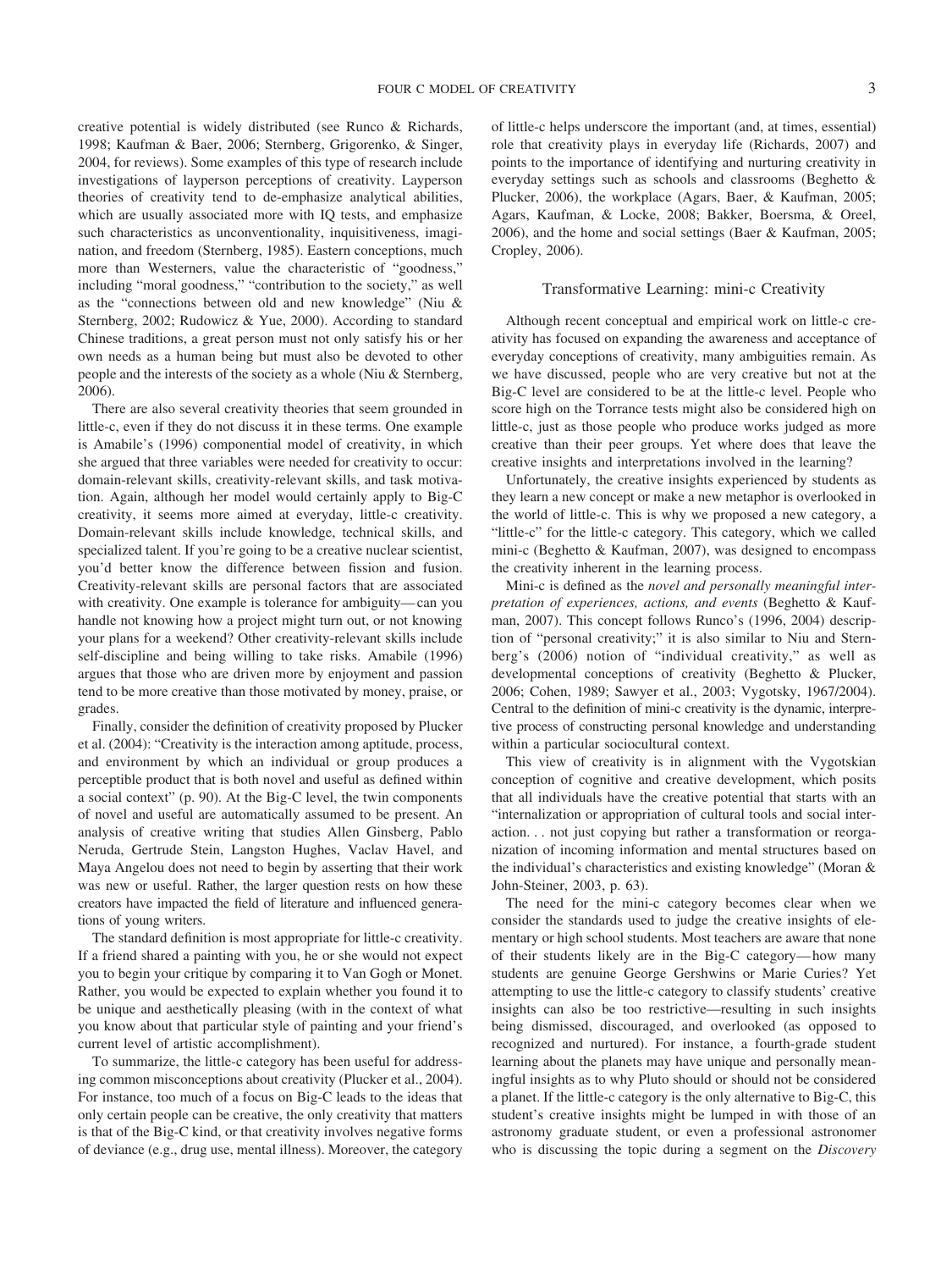*Channel*. In this situation, the fourth-grade student is held, even implicitly, to unfair standards. Even when compared among peers, the creative insights of students who currently lack the experience or knowledge necessary to fully express their ideas, may be overlooked in favor of the few students who can more effectively communicate their ideas. Although effectively communicating one's ideas is an important aspect of creative development (Sternberg & Lubart, 1996), judging creative potential by this criterion, at too early a stage, unnecessarily limits who is considered creative. Consequently, the creative potential of the many can get overshadowed by the creative accomplishments of the few (see also Runco, 2004).

Including the category of mini-c in our model of creativity helps protect against the neglect and loss of students' creative potential by highlighting the importance of recognizing the creativity inherent in students' unique and personally meaningful insights and interpretations as they learn new subject matter. Moreover, mini-c stresses that mental constructions that have not (yet) been expressed in a tangible way can still be considered highly creative. Indeed, as Vygotsky (1967/2004) noted nearly half a century ago, "any human act that gives rise to something new is referred to as a creative act, regardless of whether what is created is a physical object *or some mental or emotional construct that lives within the person who created it and is known only to him*" (pp. 7, emphasis added). Thus, the category of mini-c creativity helps to broaden current conceptions of creativity by recognizing that intrapersonal insights and interpretations, which often live only within the person who created them, are still considered creative acts.

Of course, this does not mean that mini-c creativity is never expressed. In fact, all one has to do is spend a bit of time observing the creative insights expressed by young children in their daily activities of learning and play. For instance, one of our colleagues related an instance in which her then 4-year-old niece told her that she wanted to be a "mushroom princess" when she grew up. As our colleague explained, not only is this somewhat adorable, it also is an example of mini-c creativity (ever heard of a mushroom princess before?). Our colleague's niece had the mini-c insight of combing two things she valued: mushrooms (probably because her mother is a mycologist who studies mushrooms) and princesses. Such everyday expressions of creativity often are overlooked (or at least underplayed) in scholarly treatments of creativity. By acknowledging these expressions as creative (at the mini-c level), we feel that researchers will be in a better position to understanding the genesis and development of creativity.

In sum, including mini-c in conceptions of creativity helps bring a level of specificity necessary to ensure that the creative potential of children is nurtured (rather than overlooked). Indeed, traditional little-c conceptions are not only too general but place to great an emphasis on creative expression (rather than creative interpretation and ideation). As such, mini-c highlights the intrapersonal, and more process focused aspects of creativity. Moreover, these "beginner's mind" aspects of creativity (e.g., openness to new experiences, active observation, and willingness to be surprised and explore the unknown) seem to be characteristic of all creators (Richards, 2007). As such, mini-c creativity is not just for kids. Rather, it represents the initial, creative interpretations that all creators have and which later may manifest into recognizable (and in some instances, historically celebrated) creations.

#### Professional Expertise: Pro-c Creativity

In the previous section we discussed how the inclusion of mini-c in the traditional little-c and Big-C dichotomy helps to resolve the issue of little-c being too general a concept to account for the genesis and development of creativity. Still, the issue remains that there is not an appropriate category for individuals who are professional creators, but have not reached eminent status. For example, although the little-c category is useful for the everyday creativity of the home cook who can creatively combine ingredients to develop unique and tasty meals and the Big-C category is appropriate for chefs who have revolutionized the profession (e.g., James Beard, Marie-Antoine Carême, Ruth Graves Wakefield), what about the professional chef who makes a living developing creative entrées (clearly surpassing the creativity of the innovative home cook) but has not yet attained (or may never attain) Big-C status?

As we have already discussed, Big-C creativity often requires a degree of time. It may take decades to truly ascertain the actual impact. Creativity that seems revolutionary may turn out to simply be a footnote to history. Moreover, geniuses are rarely lauded as geniuses in their own time, and the vagaries of fame and fortune may result in a supposed Big-C creator being long forgotten after his death. Indeed, most theoretical conceptions of Big-C nearly require a posthumous evaluation. As a result, the concept of Big-C is less helpful in real-world, practical situations.

One exemplifier can be found in Csikszentmihalyi's Systems Model (1999), in which, as discussed, the domain, field, and person work interactively. A creator may be hailed as a creative genius during his or her time. But if the gatekeepers who comprise the field—the professors, the editors, the critics, the historians decide after 100 years that the creator's work was not at the level of genius, and the domain has long forgotten the creator's work, then we can no longer treat such a creator as Big-C.

In fact, history is replete with now-obscure artists, inventors, scientists, and movements that were once seen as the future of a field. Consider Jean-Louis-Ernest Meissonier, the French painter whose work was presented to Napoleon III and displayed in prominent exhibitions. Founder of the Salon style of painting, with its great attention to detail, he represented an alternate approach to the work of such impressionists as Manet (King, 2006). Meissonier's work is still known today (indeed, a quick Google search turns up 191,000 hits), yet Manet has become legendary (in comparison, Manet's name gets nearly 5 million hits). Examples of once prominent but later obscure creations abound across disciplines consider the "science" of phrenology, "hot pants" from designer Mary Quant, and the early Oscar winner *Cavalcade* (which won Best Picture and two other Oscars, and is currently unavailable on DVD). As Smith (in press) wrote, "Absent history, it is difficult to differentiate a freight train from a pendulum." Despite our best guesses about what will be considered eminently creative across time, it is often hard to distinguish fashions and fads from permanent contributions.

The flipside to the forgotten innovators, of course, are the unappreciated geniuses, people like Franz Kafka, Nicolas Copernicus, and Emily Dickinson, whose creativity was not truly understood or appreciated until after their death. It is interesting, however, to note that most posthumous evaluations are comparable to the ones received during one's lifetime; Simonton (1998) studied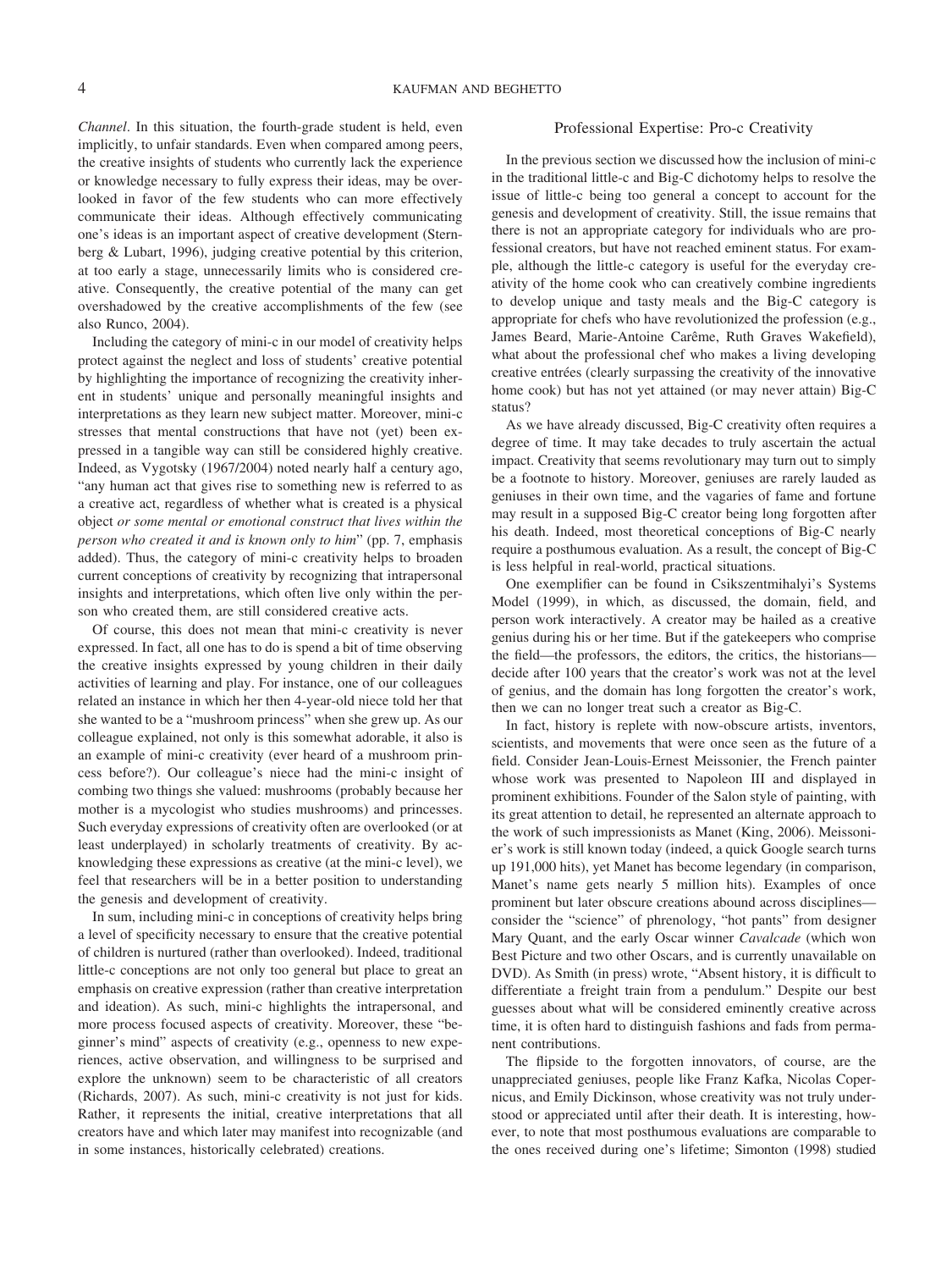496 operas and compared how they were initially received versus how often they are performed today. What he found was that, in general, operas that opened to good reviews and solid runs are the operas that are most commonly performed today.

Regardless, the need for posthumous evaluations and historical contexts creates a great problem in research: It is nearly impossible to conduct a study of living people in Big-C. There are certainly people who would seem to qualify (Bob Dylan, Bill Gates, Oprah Winfrey, Steven Spielberg, Stephen Hawking, Margret Atwood), but it would still be a guess. The element of posterity in most conceptions of Big-C is too strong. A theatergoer in the 1930s, for example, would have been able to see a variety of Pulitzer Prizewinning plays, such as *You Can't Take it With You*, *Men in White, Our Town,* and *Alison's House*. The first and third of these have become standards, performed more than 70 years hence by school and community theaters across the country. The second and fourth have been mostly forgotten by history. Yet by the day's standard, they were all considered outstanding. We simply cannot be certain which works are "merely" of the day or are for all time.

It is these types of scenarios that have led us to therefore propose an additional category, which we call Pro-c. Pro-c represents the developmental and effortful progression beyond little-c (but that has not yet attained Big-C status). Anyone who attains professional-level expertise in any creative area is likely to have attained Pro-c status. Not all working professionals in creative fields will necessarily reach Pro-c (a professional actor, e.g., may make a good living on soap operas but may not necessarily be Pro-c level creative in his or her craft). Similarly, some people may reach Pro-c level without being able to necessarily quit day jobs; some areas of creative expression may not provide enough monetary sustenance to allow financial freedom from other responsibilities. Yet many "amateur" artists are being creative at the Pro-c level, even if it is not their primary means of support.

The concept of Pro-c is consistent with the expertise acquisition approach of creativity (Ericsson, 1996; Ericsson, Roring, & Nandagopal, 2007). This approach suggests that prominent creators require 10 years of preparation in a domain of expertise to reach world-class expert-level status. Studies by Bloom (1985) and Hayes (1989) indicated that a decade of intensive preparation is necessary to become an international performer in a broader range of domains including chess, sports, and the arts and sciences. Gardner's (1993) analysis of seven eminent creators led him to argue that the 10 years are not necessarily spent simply learning and following standard protocol, but rather actively experimenting and exploring. There is also evidence that it may take even longer than 10 years of active acquisition. For example, Kaufman and Kaufman (2007) analyzed contemporary fiction writers, and found that there was a further time lag (also approximately 10 years) between an author's first publication and a peak publication. This finding is consistent with Simonton's (2000) work with classical composers, which suggests that although it does take about 10 years to learn the mechanics of a field, it may take further time to reach a level of eminence depending on the domain. Some domains that focus more on consistent strong performance (such as chess, sports, and medicine) may only need 10 years, whereas domains that require a variety of styles and ranges may take longer (Martindale, 1990).

The level that takes (at least) 10 years to reach is not the level of Big-C. This level, which requires (usually formal) training and some specific achievement (such as a published article or performed play or exhibited painting), can be reached by hundreds and hundreds of people in a given domain. You can spend hours in PsycInfo reading perfectly good and important articles written by psychologists who would not come close to reaching Big-C creativity. The Big-C/little-c not only shortchanges burgeoning creators; it also fails to truly acknowledge a solid, professional creative contribution. In much the same way that little-c standards are too demanding for mini-c level creators, so too are they not demanding enough for Pro-c contributions. Consider Marcus, a (fictional) writer who has published four novels that have been reasonably well-received; perhaps one novel was given a regional prize. If we stick to little-c versus Big-C distinctions, where do we place Marcus? Sticking Marcus into the little-c category diminishes everything he has earned. Marcus is placed in a category next to novices taking a creative-writing class and someone who may write stories for fun but has never tried to publish them. Yet placing Marcus in the Big-C category is premature. Whether Marcus's work will be remembered, read, and enjoyed years after his death is beyond his control. Marcus has attained a level of creative acumen in a professional field, and should be compared with similar-stage writers. Comparing him with Hemingway, Poe, and Twain does him no favors; neither does placing him with those who have yet to prove themselves. The Pro-c category offers accomplished creative individuals their own category.

An example of an existing theory that would seem to fit into the Pro-c category is the Propulsion Theory of Creative Contributions (Sternberg, Kaufman, & Pretz, 2002), which focuses on how a creative act can change an entire field. The first four contributions all stay within the framework of an existing paradigm. Perhaps the most basic type of contribution that someone can make is replication. Replication tries to keep things status quo—to reproduce past work. An example might be a remake of an older movie, such as the *Incredible Hulk* movie, which tells the same story of Ang Lee's *Hulk* (not to mention the multiple TV shows and comic books). The second type of contribution, redefinition, takes a new look at the domain. A redefinitive contribution does not necessarily try to push forward, but rather tries to present a different perspective (e.g., Andy Warhol presenting a painting of a soup can as "art"). A third contribution, and perhaps the type of contribution that achieves the most immediate success, is called forward incrementation. This type of contribution pushes forward the domain just a little. Maybe the creator makes a slight change in what already exists. These additions usually are not groundbreaking—it takes the domain in the same direction it was heading (e.g., genre novelists who add a new component, such as Kathy Reichs making her heroine be a forensic anthropologist instead of the usual detective or lawyer). The final contribution that stays within the existing definitions of a domain is the advance forward incrementation. This contribution pushes the domain ahead two steps instead of one—and the creator often suffers for it. This type of creative product includes people who were a little before their time (e.g., many Stephen Sondheim musicals, which are often only recognized as being brilliant many years after their original productions).

The final four types of creative contributions represent attempts to reject and replace the current paradigm. Redirection represents an attempt to redirect the domain to head in a new direction (e.g., when Mattel began marketing toys directly to children, instead of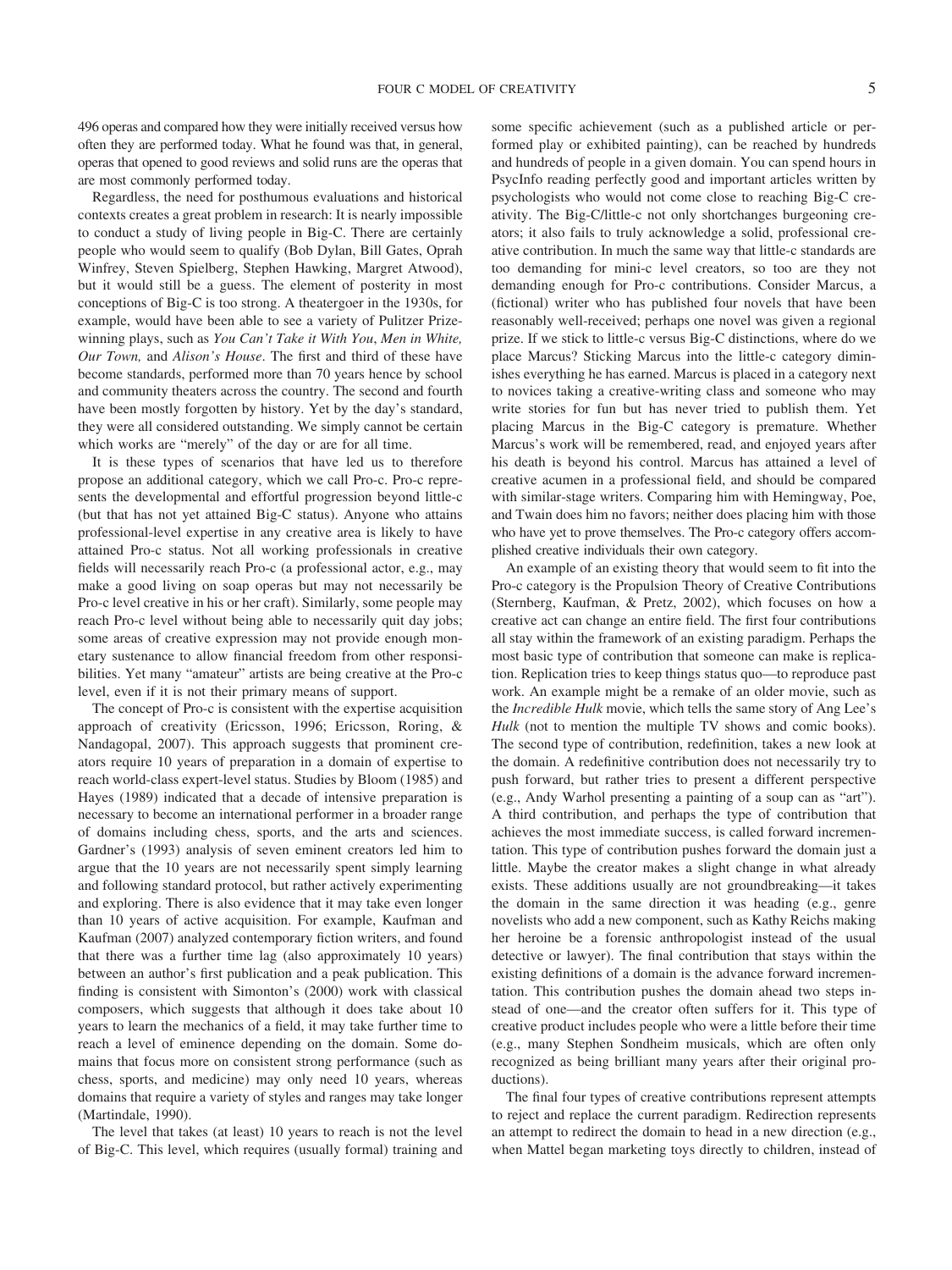their parents). If most of these contribution types represent "forward" thinking, Reconstruction/Redirection looks backward. This contribution is an attempt to move the field back to where it once was (a reconstruction of the past) so that it may move forward from this point—in a different direction (e.g., some conservative politicians who want to move forward in politics without the foreign and domestic policies established in the last several decades). Perhaps the most radical of all of the creative contributions is reinitation. In reiniation, the creator tries to move the field to a new (as-yet-unreached) starting point and then progress from there (e.g., Lavoisier inventing a radical, new type of chemistry). Finally, the last contribution is integration, in which two diverse domains are merged to create a new idea (e.g., George Lucas combining samurai movies and science fiction to create *Star Wars*).

#### The Four C Model

We see the Four C Model as representing a developmental trajectory of creativity in a person's life. We are not suggesting that the model represents a "lock-step" developmental progression in which Big-C creators necessarily pass through each category (or "stage") on their journey to becoming an eminent creator. Indeed, there are numerous examples of Big-C creators who, after developing the necessary domain relevant skills, spent very little time or even skipped the Pro-c level of creative accomplishment (e.g., Einstein was not a professional physicist, but rather working in the Swiss Patent Office, when he made some of his most profound, Big-C contributions to physics). Instead, the model offers a framework for conceptualizing and classifying various levels of creative expression and points to potential paths of creative maturation. For instance, early in life, a typical creator might be beginning to play with his or her creativity and exploring *mini-c* as he or she discovers new things. Although we do not see any specific age restrictions, most people will first experience mini-c early in life. mini-c can be encouraged by teachers, parents, and mentors to help creativity grow. There are several discussions of the best way to foster a creativity-nurturing environment. Harrington, Block, and Block (1987), for example, show that rearing-practices based on Carl Rogers' work (such as encouraging curiosity and exploration, letting children make decisions, and respecting children's opinions) lead to increased later creative potential. A person can continue to get mini-c inspirations and ideas across his or her lifetime as different domains and possible areas for creativity are explored.

After repeated attempts and encouragements, the creator might then reach the realm of little-c. Some people may happily remain at the little-c level for their entire lives; others may advance in some areas and remain at the little-c in other areas (e.g., an accomplished chef who has advanced to the Pro-c level of cooking may enjoy a little-c level of writing poetry or landscaping his garden). As part of this process of enjoying creativity in everyday life, the creator may stumble upon the domain that he or she feels an initial pull of passion. With years of acquired expertise and advanced schooling, the creator may move onto the stage of Pro-c. Although he or she will still have mini-c insights, the creator has now achieved professional-level status and is capable of working on problems, projects, and ideas that affect the field as a whole. The creator may continue to create at the Pro-c level throughout her or his entire life, with specific peaks occurring at different ages based on the domain (e.g., Simonton, 1997). After many years have come and gone, the creator may achieve a lasting Big-C contribution to a field (e.g., the Nobel Prize) or the creator may have passed away, and history will make the final judgment as to whether he or she has entered the pantheon of Big-C or is longforgotten.

It is important to note that little-c, in our model, is no longer purely synonymous with "everyday creativity." The idea of everyday creativity can extend from mini-c to little-c throughout Pro-c. It is only Big-C that remains "eminent creativity," although some Pro-c individuals may certainly also be eminent. There have been few investigations that examine the distinction between Pro-c and Big-C. Simonton, the premiere creativity Big-C researcher, has not examined this question; he instead has approached Big-C creativity as being on a continuum (Dean K. Simonton, personal communication, September 30, 2007). The few studies that have examined this question have done so in the context of other questions, such as the relationship between creativity and genius (Kaufman, 2001; Ludwig, 1995).

Our model reflects our belief that nearly all aspects of creativity can be experienced by nearly everyone (see, e.g., Richards et al., 1988). On an everyday basis, someone could try a brand new thing (such as fly fishing or making homemade ice cream or starting a video blog) and experience the new and personally meaningful experience of mini-c. Similarly, someone could continue to enjoy little-c creativity by trying to find a new way home from school or work, or playing a new song on the guitar, or acting in a local production of a musical. Many people will also experience everyday creativity at the Pro-c level. It is only the final stage, Big-C, a typically posthumous distinction, that is reserved for the elite few.

This full progression from mini-c to Big-C is quite rare; however, it is often illustrated in the developmental trajectory of the creative life. Consider, for example, the life of Helen Keller. After a severe childhood illness (perhaps scarlet fever), she was rendered deaf and blind. She overcame these initial setbacks in such a profound way that Binet would point to Keller as an example of how Galton's theory of intelligence must be wrong. Galton argued that intelligence could be measured through sensitivity to physical stimuli, and Binet cited Keller as someone who was extraordinarily intelligent, yet would score very low on Galton's psychophysical tests (Sternberg, Kaufman, & Grigorenko, 2008).

Keller's period of mini-c creativity is actually quite well known to most readers due to the success of the play and movie *The Miracle Worker* (Gibson, 1960). Anne Sullivan, a teacher from the Perkins Institute for the Blind, taught Keller signs for everything in her world. As Keller discovered, for example, that the sign traced into her palm corresponded with the water that splashing on her hand, she was in the throes of mini-c creativity. Activities that may not normally have qualified as being part of the creative process in a young girl became creative for Keller, as she learned to name all of the parts of her world. Her insight that the concept of "water" could have a name attached represented a new and especially meaningful interpretation of events. There was no end product (although Keller would eventually produce many important books, papers, and speeches), yet the process itself represented a creativity activity.

Keller progressed into little-c as she continued her education. She became the first deaf and blind individual to graduate from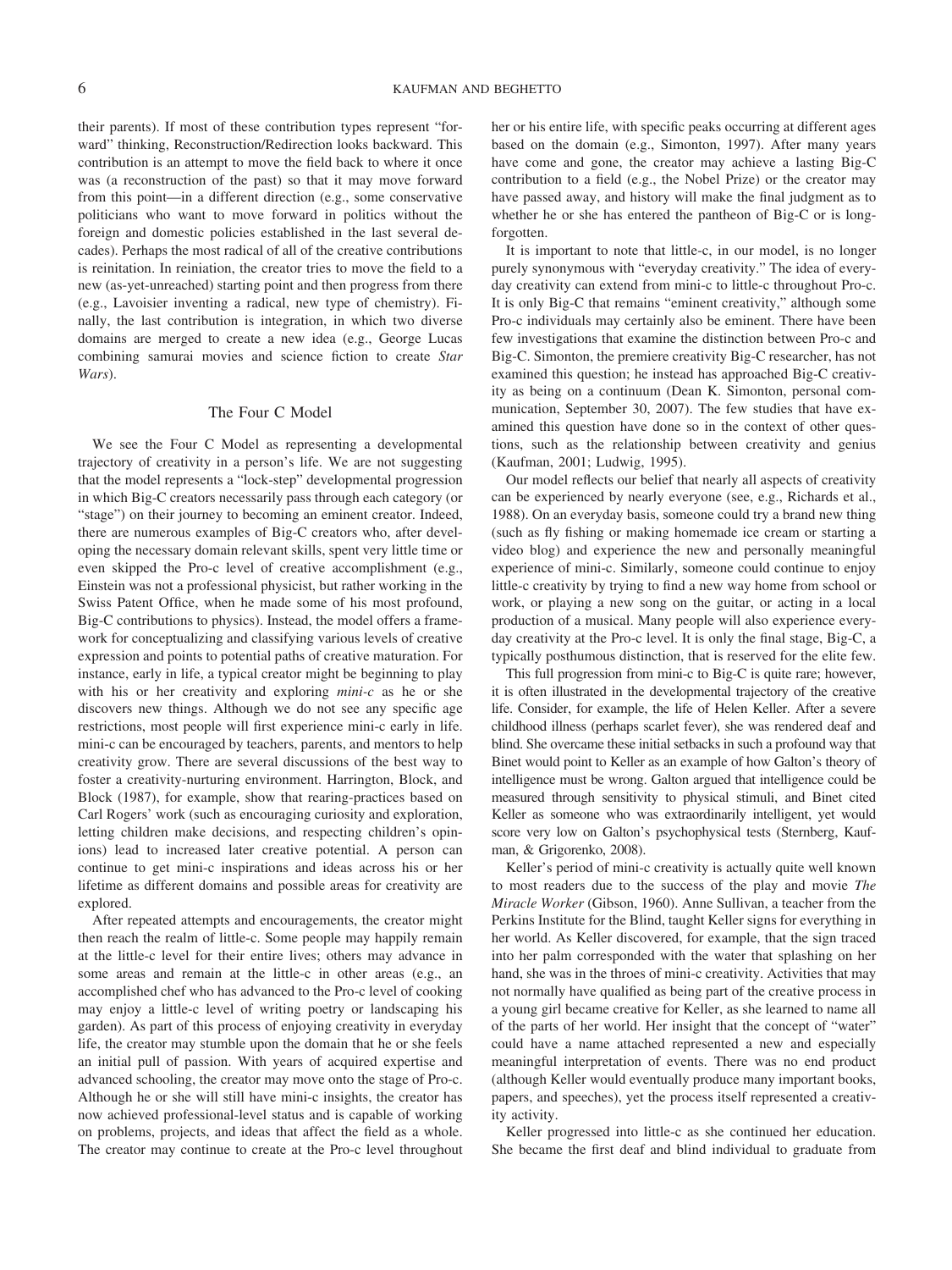college (Radcliffe), and she wrote her autobiography at 23, *The Story of My Life* (Keller, 1905). At this point, she had reached little-c as a scholar and activist. Her book was remarkable more for its story than how it was told; her accomplishments at this point in her life could just as easily be ascribed to Sullivan's brilliant teaching than to Keller's unique performance. If she had done nothing else of note (and, indeed, many people are not aware of her life beyond *The Miracle Worker*), she would be a footnote to history.

Yet Keller became a fierce political activist. Some of her work was to benefit those with her same conditions; she founded Helen Keller International to help prevent blindness and generally advocated on behalf of those with impairments. She traveled to hospitals and helped raise money for these causes. Her activism was much broader than most people know, however, and she fought on behalf of many people she thought were also less fortunate (Nielsen, 2004). She was an ardent pacifist, fought for women's rights, joined the International Workers of the World, and became a radical socialist/anarchist (espousing similar views as her friend and contemporary Mark Twain). She was deeply spiritual and converted to Swedenborgian, a sect of Christianity (Hermann, 1999). It was this lifetime of activism that brought her continued acclaim and controversy, and it was through her fervent campaigning for the rights of others that she reached the level of Pro-c.

The point at which Keller reached Big-C is harder to pinpoint, in part because it is difficult to determine the exact moment at which *anyone* has reached Big-C. Famous and respected throughout her lifetime, she was certainly a candidate in her old age. Biographies and (especially) *The Miracle Worker* made her story universally known. Ironically, she remains best known for her

mini-c achievements as a student, although certainly her accomplishments beyond her childhood were rooted in these early discoveries.

#### Nuances of the Model

We present in Figure 1 the complete model, which includes some transitional periods and end destinations. As we have discussed, everyone begins in mini-c. A rare few may make the jump to Pro-c; most, however, will experience one of two transitional periods. Some will undergo a *formal apprenticeship* that will lead to Pro-c, usually taking approximately 10 years (as discussed earlier), consistent with the literature on expertise. Today, such apprenticeships are often done through academic institutions. An alternate path is the transitional period of tinkering—playing with one's creativity in a domain and improving through such experimentation, even without a structured mentorship.

Once someone has reached the little-c level, we see at least two transitional periods. One such transition is to Pro-c, often through an *informal apprenticeship* (working with an older, more experienced colleague or mentor). Another possibility is an end destination of *reflection*. Not all people have the desire or inclination to try to take a creative activity to a professional level. Many individuals may use their creativity to express themselves, sort out emotions, or explore ideas and life experiences. We believe that creativity for its own sake is a worthy end goal, regardless of how a creative product may be reviewed or received by a larger population.

For people at the Pro-c level, we also see two alternate paths. Some individuals will remain creative and fertile for their entire



*Figure 1.* The Complete Four-C Model.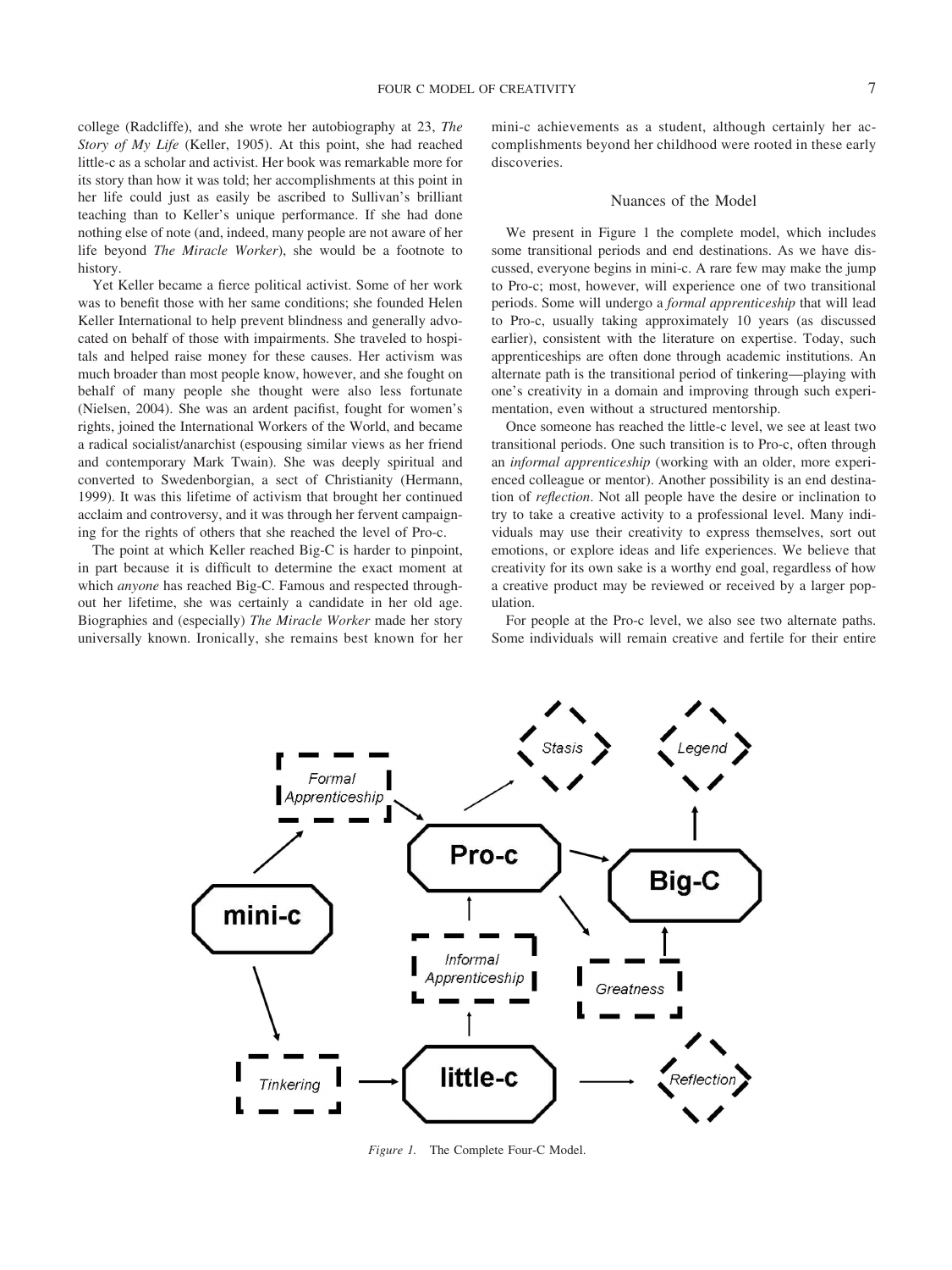professional lives. Those who are especially creative may reach a pinnacle—indeed, the highest peak for a living creator in our view—at *greatness*. Those who have reached a level of greatness may be subsequently considered by future generations to have reached the level of Big-C. Other Pro-c creators may settle into creative *stasis* and finish out their professional career without making any additional significant contributions. In the academic field, for example, there are some professors who reach tenure and keep achieving and striving for new and different ideas and studies—but there are other professors who may reach tenure and, in effect, mentally retire. Having been assured of a regular job, such people may stop being a productive creator and enter an end destination of stasis.

Finally, we see a final gradation of Big-C, an upper echelon that we call an end destination of becoming a *legend*. At such a supranormal level of achievement, a person has become an emblem of their field and has likely crossed over so that nearly everyone knows about his or her achievements. Consider, for example, the field of physics. A list of Big-C physicists would include Ampére, Gauss, Faraday, Joule, Bohr, and Heisenberg. Yet we would argue that these physicists, although clearly eminently creative, are not at the legend category that might include Newton and Einstein.

## What Is the Advantage of the Four C Model?

We recognize that adding two additional distinctions (mini-c and Pro-c) to traditional conceptions of creativity adds a level of complexity to the field of creativity studies. At the same time, we argue that the additional complexity that comes with the Four C Model is necessary for continued maturation of the field of creativity studies. Indeed, the inclusions of mini-c and Pro-c in our model points to several avenues in need of deeper exploration that will help advance the field (e.g., What is the best way to measure creativity?) and possibly even shed new light on lingering debates (e.g., Is creativity domain specific or domain general?). We outline possibilities for future research exploration in Table 1 and below.

For example, the question of how to best measure creativity can be answered according to the c being measured. The primary purpose for assessment at the mini-c level would be to support creative ideation and nurture student creativity (Kaufman & Beghetto, in press). At this level, self-assessments and microgenetic methods seem to make the most sense. Self-assessments are useful for at least two reasons. First, they have the benefit of requiring students to reflect upon and consider their own creativity. Second, they may help educators and parents identify students who have emerging creative potential and interests in various domains as well as identify students who may feel as though they have little or no creative ability. In this way, parents and educators will be in a better position to support and nurture students developing creativity.

Microgenetic methods would enable researchers to study and develop a better understanding of the genesis and development of students' and novices' creative thinking. Microgenetic methods often combine the use of observations (typically video-taped) with other methods (e.g., participants' immediate retrospective explanations of their thoughts and behaviors) to capture and analyze the process of discovery and subsequent microlevel changes in thinking, reasoning, and problem solving (see Siegler, 2002, 2006 for an overview).

At the little-c level, because the focus moves from the intrapersonal creative interpretations of mini-c to creative expression (Beghetto, 2007a), additional assessments beyond self-ratings may be most useful. Self-assessments (including creative behavior checklists) may still be useful. But other measurements may be used for identification of creative talents and subsequent placement and guidance. Such measurements include parent/teacher/ supervisors ratings of creativity, psychometric tests (such as the Torrance tests), and the Consensual Assessment Technique in which products are rated by appropriate experts (Amabile, 1996).

The Torrance tests (1974, 2008) were designed to help with gifted student identification and placement. These tests measure divergent thinking abilities in general areas (verbal and figural) without requiring any level of expertise in a specific domain. The norms are calibrated for younger individuals (i.e., students). The Consensual Assessment Technique has been used successfully evaluate the creativity of poems or art created by everyday people or students (e.g., Amabile, 1982, 1983, 1996; Baer, Kaufman, & Gentile, 2004; Kaufman, Baer, Cole, & Sexton, in press; Kaufman, Lee, Baer, & Lee, 2007; Kaufman, Plucker, & Baer, 2008).

Table 1 *Four C's of Creativity Matched up to Issues in the Field*

|                                | mini-c                                      | little-c                                                                                                      | $Pro-c$                                                              | Big-C                                             |
|--------------------------------|---------------------------------------------|---------------------------------------------------------------------------------------------------------------|----------------------------------------------------------------------|---------------------------------------------------|
| Best assessment?               | Self-assessments<br>microgenetic<br>methods | Teacher/parents/peer<br>ratings<br>psychometric tests<br>(e.g., Torrance)<br>tests.) consensual<br>assessment | Consensual assessment<br>citations/peer<br>opinions<br>prizes/honors | Major prizes/honors<br>historiometric<br>measures |
| Domain-specific or<br>general? | Likely both                                 | Likely both                                                                                                   | Mostly domain-<br>specific                                           | Domain-specific                                   |
| Best motivation?               | Probably intrinsic                          | Probably intrinsic                                                                                            | Both contribute                                                      | Both contribute                                   |
| Relation to mental illness?    | Probably none                               | Believed, but likely<br>very little                                                                           | Evidence suggests<br>links, dependent on<br>domain                   | Some evidence to<br>suggest links                 |
| Example of researchers         | Mark Runco                                  | <b>Ruth Richards</b>                                                                                          | Greg Feist                                                           | Dean Simonton                                     |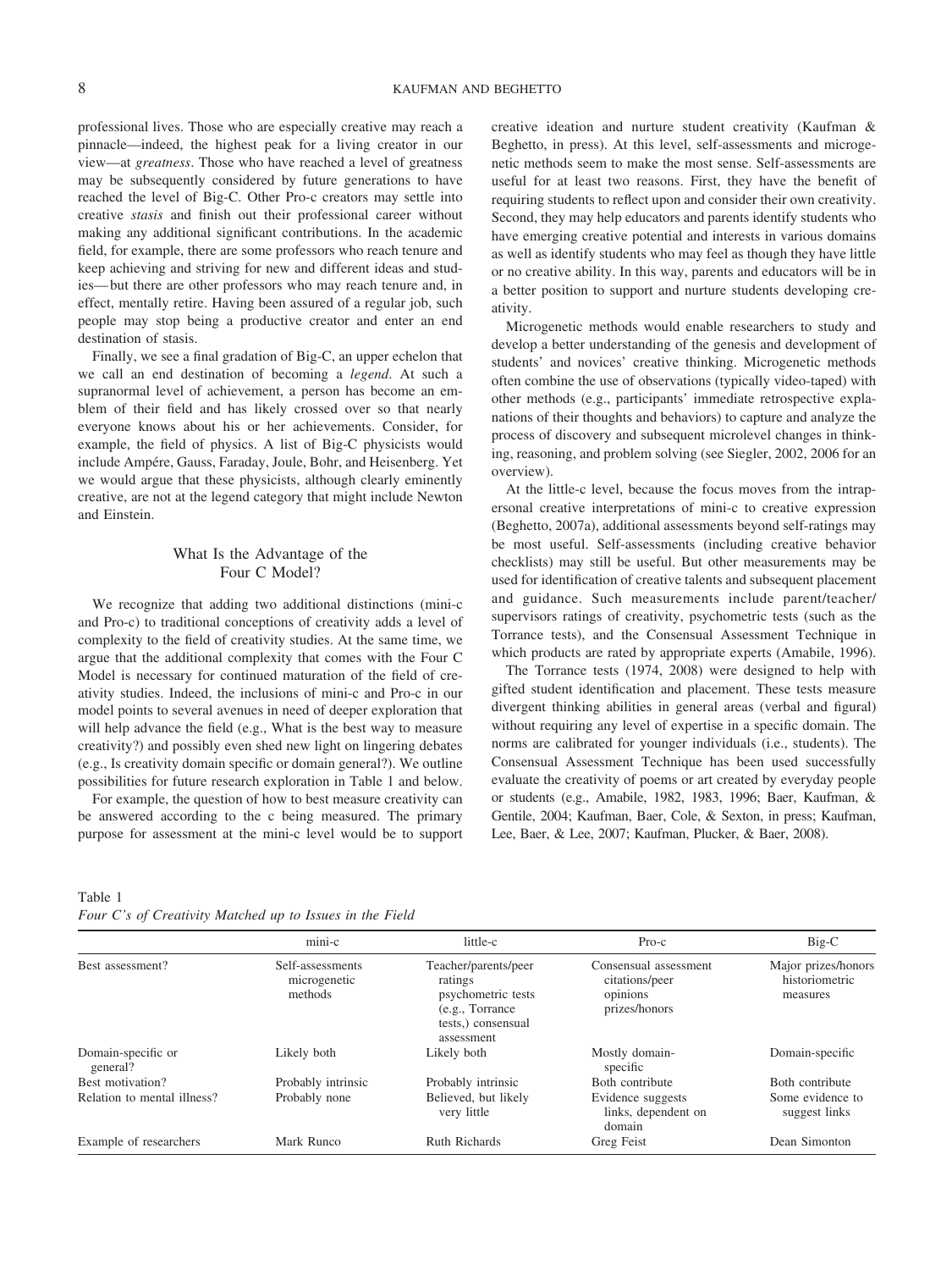By the Pro-c level, the reasons for assessing creativity have changed. No longer is the central focus nurturance, guidance, or placement; instead, creativity is typically studied at the Pro-c level to evaluate a professional's accomplishments or to gain insight into the nature of creativity itself. The Consensual Assessment Technique may still be used; indeed, part of the tenure process in some universities is to send out a professor's best work and have it evaluated by appropriate experts. Creativity would likely (and hopefully) be one of the many factors considered in such evaluations. In addition, citations (Nemeth & Goncalo, 2005), prizes and honors (e.g., Kaufman, 2001), and peer opinions (e.g., Hall & MacKinnon, 1969) may be used to determine creativity across different domains.

Within the Consensual Assessment Technique, the question of which experts to use may be addressed by the Four C model. Traditionally, Pro-c level experts are used (i.e., actual poets will assess poetry; Amabile, 1996). Big-C experts are almost never used because of the difficulty in obtaining such ratings; however, an analysis of Beethoven's self-critiques indicates he did a reasonably accurate job (Kozbelt, 2007).

Other studies have shown that Pro-c level experts across domains (i.e., psychologists, writers, and teachers) tend to agree about what is creative and what is not (Baer et al., 2004). In addition, Kaufman, Gentile, and Baer (2005) found that Pro-c experts agreed at a high level with gifted novices (i.e., people transitioning from mini-c to little-c), although Kaufman et al. (in press) found that Pro-c experts did not agree with novices.

The four C's of creativity can also weigh in on the domain-specific versus domain-general debate in creativity. For instance, if you are a creative scientist can you also be a creative artist? The Four C's of Creativity model helps situate such questions in a more specific and developmental framework. For instance, the model helps illustrate how the likelihood of domain generality (i.e., the ability to be creative across multiple domains) becomes less like as one moves from mini-c through little-c and Pro-c and onto Big-C. This concept is consistent with the Amusement Park Theoretical Model (Baer & Kaufman, 2005; Kaufman & Baer, 2004, 2006), which begins with initial requirements (things that are true for *any* type of creative act) and moves down to microdomains (distinctions that may be found between writing short stories and writing plays, e.g.). These same initial requirements—a basic level of intelligence and motivation and a nurturing environment—are, obviously, also the cornerstone requirements of mini-c. As a person advances through a career and lifetime, creative activity becomes more and more specialized and differentiated by the domain. It is also very difficult to reach Pro-c (or, especially, Big-C) level creativity in more than one domain. Many people, however, might reach mini-c or little-c creativity in a wide number of areas.

However, it is interesting to note that many of the studies that have argued for domain specificity (e.g., Baer, 1991, 1994; Han, 2003; Runco, 1989) have been conducted on children. One possibility is that creativity at the mini-c level occurs when the individual initiates the process. In other words, a child being asked to write poems or stories may not interpret the event from a mini-c perspective, but instead may simply approach the task as something that needs to be done. The concept of mini-c may be tied to a child feeling intrinsic motivation for the task and positive feedback on creative ability from valued others (e.g., teachers, parents, mentors). For instance, there is a wide literature that argues for the connection between intrinsic motivation and creativity (see Amabile, 1996). Moreover, Beghetto (2006) found that middle and secondary students' reports of teachers providing positive feedback on their creativity was the strongest unique predictor of students' beliefs in their own creativity.

Another possibility may simply be that the actual relationship between the development of creative abilities and the domain specificity versus generality of creativity is more complicated than a simple linear relationship. However much we may predict a relationship to be shaped in one way or another, the actual data may argue that there are too many different factors at play. It is clearly possible and likely that much creativity at the mini-c level is domain-specific.

Similar debates exist on the question of the relationship of creativity to both motivation and mental illness. Some argue that creativity is best served by intrinsic motivation (i.e., performing an activity out of inherent interest or enjoyment), and that being motivated by extrinsic factors such as money or rewards can sometimes harm creativity (Amabile, 1996; Amabile & Gitomer, 1984; Amabile, Hennessey, & Grossman, 1986; Amabile, Hill, Hennessey, & Tighe, 1994; Beghetto, 2005). Other researchers have countered that the dangers of extrinsic motivation are overrated and that much of the debate is surrounding methodological issues (Eisenberger & Shanock, 2003). Rewarding creative performance, they argue, increases both intrinsic motivation and creativity; rewarding conventional performance decreases both intrinsic motivation and creativity.

We believe that at the Pro-c (and Big-C) level, extrinsic and intrinsic motivation both help shape and prod creative activity. At the mini-c and little-c levels, the need for intrinsic motivation is more pressing. Intrinsic motivation is more pressing at the mini-c and little-c level because an individual's interest and commitment in the particular creative endeavor (e.g., chess, science, cooking) is still emerging and external rewards may be more salient than and, in turn, swamp their intrinsic interest (Beghetto, 2005). For example, consider a young child (Sophia) who has an interest in insects. Her parents recognize this interest and rather than focus on cultivating her intrinsic interest (and natural curiosity) by providing more opportunities to learn about insects, they attempt to motivate her by establishing contingencies for spending time learning about interest (e.g., "If you spend an hour reading about insects today, we will take you out for ice-cream later," or "We have enrolled you in an insect trivia bowl and we want you to study more about insects so you can win!"). Such external motivators put the already interested child at risk of replacing her natural curiosity about insects with the more salient external rewards of ice cream and winning competitions. Once the rewards disappear, so too might Sophia's interest in insects. Imagine how many potential extrinsic motivators are present in taking piano lessons, for example. Parents might tell a child that he needs to practice a certain number of hours a day, there might be possible public reactions to playing a piece in a concert, or a teacher might offer a gold star or candy for a lesson gone well.

A comparable analysis exists for creativity and mental illness. Are the two constructs linked? At the Big-C, there exists some evidence that highly creative individuals are more prone to mental illness than those who are less creative (Ludwig, 1995; Kaufman, 2001; see, however, opposing views, i.e., Rothenberg, 1995; Schlesinger, 2003). There are also some investigations of creativity at the Pro-c level, especially in the creative writing domain, that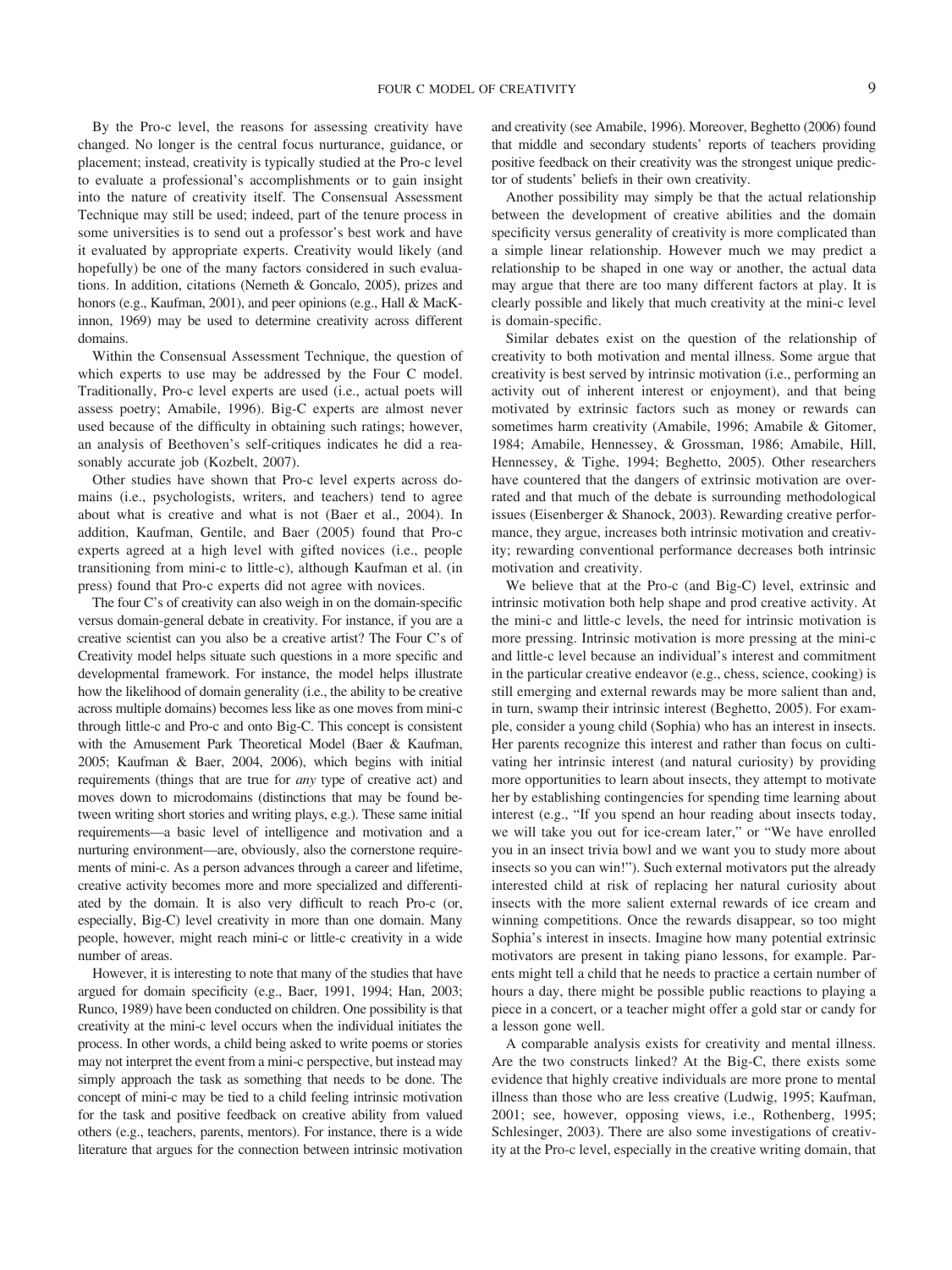suggests a possible connection (e.g., Andreasen, 1987; Nettle, 2006).

Yet at the mini-c and little-c level, there is likely little or no connection. Indeed, Richards (1993a, 1993b, 1999, 2007) argues, most of the studies on creativity and mental illness are conducted on highly eminent creators, thereby having much less of an implication for the average person. Those studies that have looked at both Big-C and little-c creativity have often found that any link with mental illness is much stronger at the Big-C level than the little-c level (i.e., Richards, 2007; Richards et al., 1988). Such negative associations with creativity—even if aimed at a different level of creativity—may nonetheless haunt creative individuals at all levels (Beghetto & Plucker, 2006; Plucker et al., 2004). Teachers, for example, have been found to devalue creative students, in part because they associate creativity with nonconformity, impulsivity, and disruptive behavior (e.g., Beghetto, 2007b; Cropley, 1992; Dawson, 1997; Scott, 1999; Westby & Dawson, 1995).

#### Conclusion

As creativity research becomes tied to more and more areas of psychology, it is important to have a specific understanding and categorization of what it means to be creative. Yet creativity is a growing field that has moved beyond basic categorizations. There is too much new and exciting research being conducted that does not fall squarely into little-c or Big-C. By focusing too narrowly on traditional (little-c, Big-C) distinctions of creativity, we run the dual risk of overlooking the creative potential children, on one hand, and minimizing professional-level creative productions of expert creators on the other. We argue that the Four C model allows us to consider creative ability, interest, and pursuits at an appropriate level of specificity. Moreover, it presents a framework in which previous theories, conceptions, and research on creativity can be situated and, at the same time, points to aspects of creativity that are in need of further clarification and investigation. We hope that such a model is helpful in shaping future creativity research and can support the further maturation of the field of creativity.

#### References

- Agars, M. D., Baer, J., & Kaufman, J. C. (2005). The many creativities of business and the APT Model of creativity. *Korean Journal of Thinking & Problem Solving, 15,* 133–142.
- Agars, M. D., Kaufman, J. C., & Locke, T. R. (2008). Social influence and creativity in organizations: A multilevel lens for theory, research, and practice. In M. Mumford, S. T. Hunter, & K. E. Bedell-Avers (Eds.), *Multi-level issues in organizational innovation* (Multi-level issues series) (pp. 3–62). Amsterdam: JAI Press.
- Amabile, T. M. (1982). Social psychology of creativity: A consensual assessment technique. *Journal of Personality and Social Psychology, 43,* 997–1013.
- Amabile, T. M. (1983). *The social psychology of creativity.* New York: Springer-Verlag.
- Amabile, T. M. (1996). *Creativity in context: Update to "The Social Psychology of Creativity."* Boulder, CO: Westview Press.
- Amabile, T. M., & Gitomer, J. (1984). Children's artistic creativity: Effects of choice in task materials. *Personality and Social Psychology Bulletin, 10,* 209–215.
- Amabile, T. M., Hennessey, B. A., & Grossman, B. S. (1986). Social influences on creativity: The effects of contracted-for reward. *Journal of Personality and Social Psychology, 50,* 14–23.
- Amabile, T. M., Hill, K. G., Hennessey, B. A., & Tighe, E. M. (1994). The work preference inventory: Assessing intrinsic and extrinsic motivational orientations. *Journal of Personality and Social Psychology, 66,* 950–967.
- Andreasen, N. C. (1987). Creativity and mental illness: Prevalence rates in writers and their first-degree relatives. *American Journal of Psychiatry, 144,* 1288–1292.
- Baer, J. (1991). Generality of creativity across performance domains. *Creativity Research Journal, 4,* 23–39.
- Baer, J. (1994). Divergent thinking is not a general trait: A multi-domain training experiment. *Creativity Research Journal, 7,* 35–46.
- Baer, J., & Kaufman, J. C. (2005). Bridging generality and specificity: The Amusement Park Theoretical (APT) Model of creativity. *Roeper Review, 27,* 158–163.
- Baer, J., Kaufman, J. C., & Gentile, C. A. (2004). Extension of the consensual assessment technique to nonparallel creative products. *Creativity Research Journal, 16*, 113–117.
- Bakker, H., Boersma, K., Oreel, S. (2006). Creativity (ideas) management in industrialR&D organizations: A Crea-Political Process Model and an empirical illustration of Corus RD & T. *Creativity and Innovation Management, 15,* 296–309.
- Beghetto, R. A. (2005). Does assessment kill student creativity? *The Educational Forum, 69,* 254–263.
- Beghetto, R. A. (2006). Creative self-efficacy: Correlates in middle and secondary students. *Creativity Research Journal, 18,* 447–457.
- Beghetto, R. A. (2007a). Ideational code-switching: Walking the talk about supporting student creativity in the classroom. *Roeper Review, 29,* 265–270.
- Beghetto, R. A. (2007b). Does creativity have a place in classroom discussions? Prospective teachers' response preferences. *Thinking Skills and Creativity, 2,* 1–9.
- Beghetto, R. A., & Kaufman, J. C. (2007). Toward a broader conception of creativity: A case for mini-c creativity. *Psychology of Aesthetics, Creativity, and the Arts, 1,* 73–79.
- Beghetto, R. A., & Plucker, J. A. (2006). The relationship among schooling, learning, and creativity: "All roads lead to creativity" or "You can't get there from here?" In J. C. Kaufman & J. Bear (Eds.). *Creativity and Reason in Cognitive Development (*pp. 316–332). Cambridge, NY: Cambridge University Press.
- Bloom, B. S. (Ed.) (1985). Developing talent in young people. New York: Ballantine Books.
- Branch, T. (1988). *Parting the waters.* New York: Simon & Schuster.
- Cohen, L. M. (1989). A continuum of adaptive creative behaviors. Creativity *Research Journal, 2,* 169–183.
- Cropley, A. J. (1992). *More ways than one: Fostering creativity.* Norwood, NJ: Ablex.
- Cropley, A. J. (2006). Creativity: A social approach. *Roeper Review, 28,* 125–130.
- Csikszentmihalyi, M. (1999). Implications of a systems perspective for the study of creativity. In R. J. Sternberg (Ed.) *Handbook of Creativity* (pp. 313–335). Cambridge, NY: Cambridge University Press.
- Dawson, V. L. (1997). In search of the Wild Bohemian: Challenges in the identification of the creatively gifted. *Roeper Review, 19,* 148–152.
- Dittmer, J. (1994). *Local people: The struggle for civil rights in Mississippi.* Chicago: University of Illinois Press.
- Eisenberger, R., & Shanock, L. (2003). Rewards, intrinsic motivation, and creativity: A case study of conceptual and methodological isolation. *Creativity Research Journal, 15,* 121–130.
- Enright, M. K., & Gitomer, D. H. (1989). *Toward a Description of Successful Graduate Students* (GRE Board Professional Rep. No. 89-09,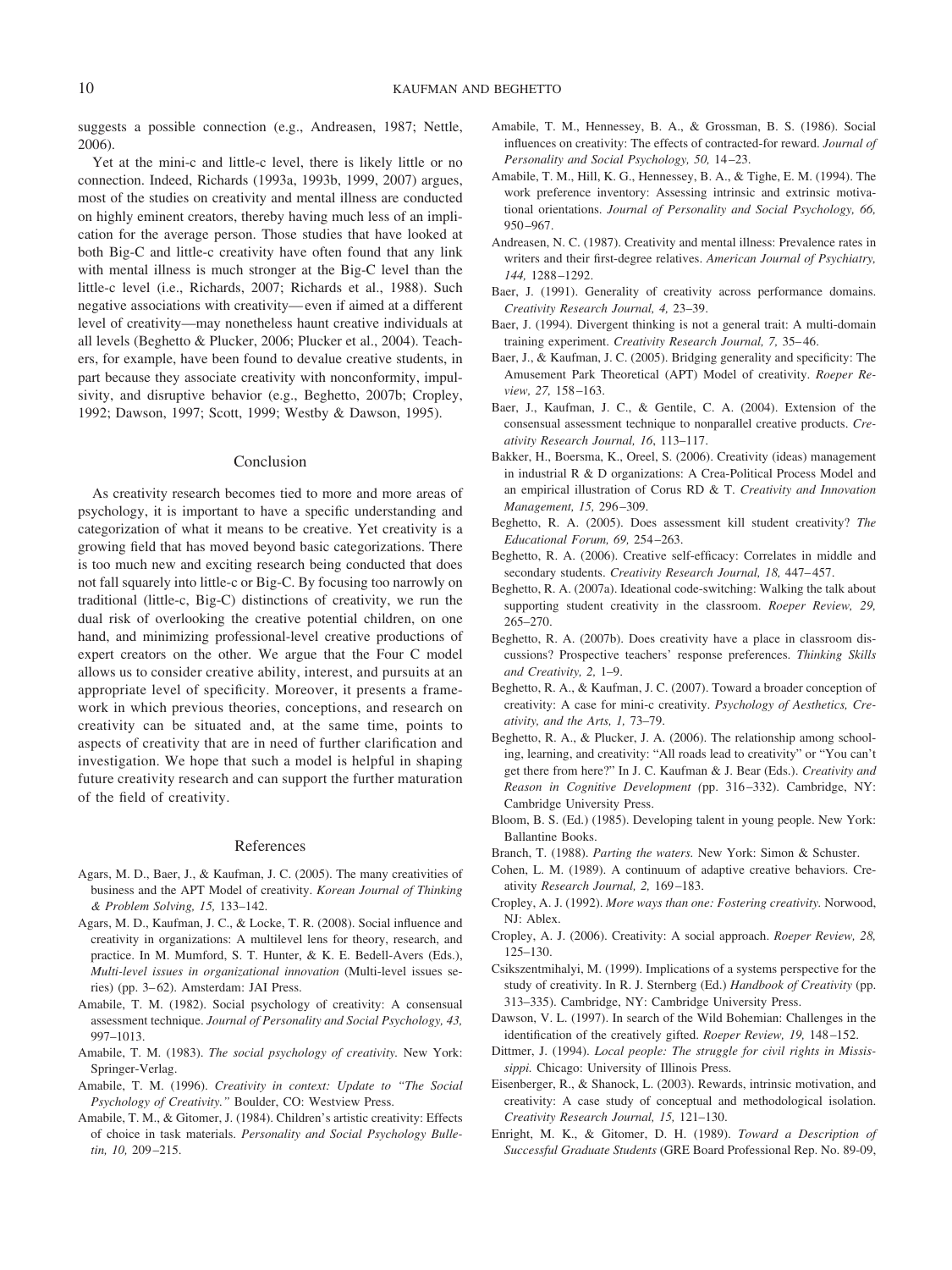GRE Board Research Rep. 85-17R). Princeton, NJ: Educational Testing **Service** 

- Ericsson, K. A. (Ed.). (1996). *The road to expert performance: empirical evidence from the arts and sciences, sports, and games.* Mahwah, NJ: Erlbaum.
- Ericsson, K. A., Roring, R. W., & Nandagopal, K. (2007). Giftedness and evidence for reproducibly superior performance: An account based on the expert-performance framework. *High Abilities Studies, 18,* 3–56.
- Florida, R. (2002). *The rise of the creative class.* New York: Basic Books.
- Gardner, H. (1993*). Creating minds.* New York: Basic Books.
- Gibson, W. (1960). *The miracle worker.* New York: Samuel French.
- Gruber, H. (1981). *Darwin on man* (2nd ed.). Chicago: University of Chicago Press.
- Guilford, J. P. (1950). Creativity. *American Psychologist, 5,* 444–454.
- Hall, W., & MacKinnon, D. W. (1969). Personality inventory correlates of creativity among architects. *Journal of Applied Psychology, 53,* 322– 326.
- Han, K. S. (2003). Domain-specificity of creativity in young children: How quantitative and qualitative data support it. *Journal of Creative Behavior, 37,* 117–142.
- Harrington, D., Block, J. H., & Block. J. (1987). Testing aspects of Carl Rogers' theory of creative environments: Child-rearing antecedents of creative potential in young adolescents. *Journal of Personality and Social Psychology, 52,* 851–856.
- Hayes, J. R. (1989). *The complete problem solver* (2nd ed.). Hillsdale, NJ: Erlbaum.
- Hermann, D. (1999). *Helen Keller: A life.* Chicago: University of Chicago Press.
- Kaufman, J. C. (2001). Genius, lunatics, and poets: Mental illness in prize-winning authors. *Imagination, Cognition, and Personality, 20,* 305–314.
- Kaufman, J. C., & Baer, J. (2004). The Amusement Park Theoretical (APT) Model of creativity. *Korean Journal of Thinking and Problem Solving, 14,* 15–25.
- Kaufman, J. C., & Baer, J. (2006). Intelligence testing with Torrance. *Creativity Research Journal, 18,* 99–102.
- Kaufman, J. C., Baer, J., Cole, J. C., & Sexton, J. D. (2008). A comparison of expert and nonexpert raters using the Consensual Assessment Technique. *Creativity Research Journal, 20,* 171–178.
- Kaufman, J. C. & Beghetto, R. A. (in press). Exploring mini-c across cultures. To appear in R. DeHaan & K. M. V. Narayan (Eds.), Education for innovation: Implications for India, China and America. Rotterdam, Netherlands: Sense Publishers.
- Kaufman, J. C., Gentile, C. A., & Baer, J. (2005). Do gifted student writers and creative writing experts rate creativity the same way? *Gifted Child Quarterly, 49,* 260–265.
- Kaufman, S. B., & Kaufman, J. C. (2007). Ten years to expertise, many more to greatness: An investigation of modern writers. *Journal of Creative Behavior, 41,* 114–124.
- Kaufman, J. C., Lee, J., Baer, J., & Lee, S. (2007). Captions, consistency, creativity, and the consensual assessment technique: New evidence of validity. *Thinking Skills and Creativity, 2,* 96–106.
- Kaufman, J. C., Plucker, J. A., & Baer, J. (2008). *Essentials of creativity assessment.* New York: Wiley.
- Kaufman, J. C., & Sternberg, R. J. (Eds.). (2006). *The international handbook of creativity.* Cambridge, NY: Cambridge University Press.
- Kaufman, J. C., & Sternberg, R. J. (2007). Resource review: Creativity. *Change, 39,* 55–58.
- Kaufman, S. B., & Sternberg, R. J. (2007). Giftedness in the Euro-American culture. In S. N. Phillipson & M. McCann (Eds.), *Conceptions of giftedness: Socio-cultural perspectives* (pp. 377–413). Mahwah, NJ: Erlbaum.
- Keller, H. (1905). *The story of my life.* New York: Grosset & Dunlap.
- King, R. (2006). *The judgment of Paris.* New York: Walker & Company.
- Kozbelt, A. (2007). A quantitative analysis of Beethoven as self-critic: Implications for psychological theories of musical creativity. *Psychology of Music, 35,* 147–172.
- Lane, N. (1997). National Science Foundation: GPRA Strategic Plan. Retrieved September 27, 2007, from http://www.nsf.gov/od/gpraplan/ gpraplan.htm
- Ludwig, A. M. (1995). *The price of greatness.* New York: Guilford Press.
- Martindale, C. (1990). *The clockwork muse: The predictability of artistic change.* New York: Basic Books.
- Moran, S., & John-Steiner, V. (2003). Creativity in the making: Vygotsky's contemporary contribution to the dialectic of development and creativity. In R. K. Sawyer, V. John-Steiner, S. Moran, R. J. Sternberg, D. H. Feldman, J. Nakamura, & M. Csikszentmihalyi. *Creativity and development.* (pp. 61–90). New York: Oxford University Press.
- Nemeth, C. J., & Goncalo, J. A. (2005). Creative collaborations from afar: The benefits of independent authors. *Creativity Research Journal, 17,* 1–8.
- Nettle, D. (2006). Schizotypy and mental health amongst poets, visual artists and mathematicians. *Journal of Research in Personality, 40,* 876–890.
- Nielsen, K. E. (2004). *The radical lives of Helen Keller.* New York: NYU Press.
- Niu, W. & Sternberg, R. J. (2002). Contemporary studies on the concept of creativity: The East and the West. *Journal of Creative Behavior, 36,* 269–288.
- Niu, W., & Sternberg, R. J. (2006). The philosophical roots of western and eastern conceptions of creativity. *Journal of Theoretical and Philosophical Psychology, 26,* 18–38.
- Plucker, J., Beghetto, R. A., & Dow, G. (2004). Why isn't creativity more important to educational psychologists? Potential, pitfalls, and future directions in creativity research. *Educational Psychologist, 39,* 83–96.
- Richards, R. (1990). Everyday creativity, eminent creativity, and health: "Afterview" for CRJ issues on creativity and health. *Creativity Research Journal, 3,* 300–326.
- Richards, R. (1993a). Everyday creativity, eminent creativity, and health: "Afterview" for CRJ issues on creativity and health. *Creativity Research Journal, 3,* 300–326.
- Richards, R. (1993b). Everyday creativity, eminent creativity, and psychopathology.*Psychological Inquiry, 4,* 212–217.
- Richards, R. (1999). Affective disorders. In M. A. Runco & S. Pritzker (Eds.), *Encyclopedia of creativity* (Vol. 1, pp. 31–43). San Diego, CA: Academic Press.
- Richards, R. (2007). Everyday creativity: Our hidden potential. In R. Richards (Ed.), *Everyday creativity and new views of human nature* (pp. 25–54). Washington, DC: American Psychological Association.
- Richards, R., Kinney, D. K., Benet, M., & Merzel, A. P. C. (1988). Assessing everyday creativity: Characteristics of the Lifetime Creativity Scales and validation with three large samples. *Journal of Personality and Social Psychology, 54,* 476–485.
- Rothenberg, A. (1995). Creativity and mental illness. *American Journal of Psychiatry, 152,* 815–816.
- Rudowicz, E., & Yue, X. (2000). Concepts of creativity: similarities and differences among Mainland, Hong Kong and Taiwanese Chinese. *Journal of Creative Behavior, 34,* 175–192.
- Runco, M. A. (1989). The creativity of children's art. *Child Study Journal, 19,* 177–190.
- Runco, M. A. (1996). Personal creativity: Definition and developmental issues. *New Directions for Child Development, 72,* 3–30.
- Runco, M. A. (2004). Everyone has creative potential. In R. J. Sternberg, E. L. Grigorenko, & J. L. Singer (Eds.), *Creativity: From potential to realization.* (pp. 21–30). Washington, DC: American Psychological Association.
- Runco, M. A., & Richards, R. (Eds.). (1998). *Eminent creativity, everyday creativity, and health.* Norwood, NJ: Ablex.